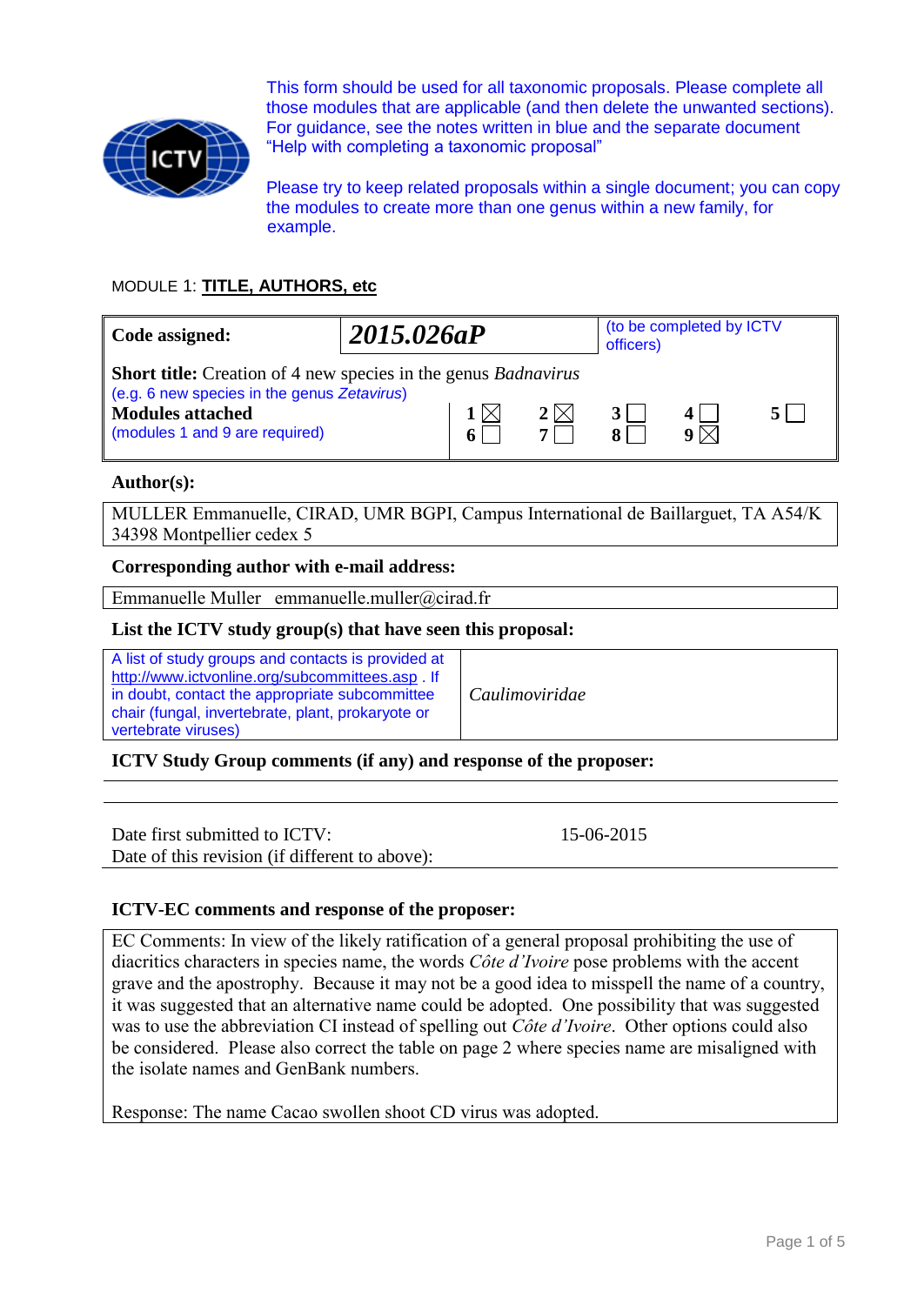# MODULE 2: **NEW SPECIES**

creating and naming one or more new species.

If more than one, they should be a group of related species belonging to the same genus. All new species must be placed in a higher taxon. This is usually a genus although it is also permissible for species to be "unassigned" within a subfamily or family. Wherever possible, provide sequence accession number(s) for one isolate of each new species proposed.

| Code                                                                                                                                                     |                   | 2015.026aP            | (assigned by ICTV officers)                          |                                   |                                                                                                                                                |                                                                     |  |  |  |
|----------------------------------------------------------------------------------------------------------------------------------------------------------|-------------------|-----------------------|------------------------------------------------------|-----------------------------------|------------------------------------------------------------------------------------------------------------------------------------------------|---------------------------------------------------------------------|--|--|--|
| To create 4 new species within:                                                                                                                          |                   |                       |                                                      |                                   |                                                                                                                                                |                                                                     |  |  |  |
| <b>Badnavirus</b><br>Genus:<br>Subfamily:                                                                                                                |                   |                       |                                                      |                                   | Fill in all that apply.<br>• If the higher taxon has yet to be<br>created (in a later module, below) write<br>"(new)" after its proposed name. |                                                                     |  |  |  |
|                                                                                                                                                          | Family:<br>Order: | <b>Caulimoviridae</b> |                                                      |                                   |                                                                                                                                                | • If no genus is specified, enter<br>"unassigned" in the genus box. |  |  |  |
| Name of new species:                                                                                                                                     |                   |                       |                                                      | <b>Representative</b><br>isolate: |                                                                                                                                                | <b>GenBank sequence</b><br>accession number(s)                      |  |  |  |
| Sugarcane bacilliform Guadeloupe A virus<br>Sugarcane bacilliform Guadeloupe D virus<br>Cacao swollen shoot Togo A virus<br>Cacao swollen shoot CD virus |                   |                       | SCBV-R570<br>SCBV-Ba3<br>CSSV-Wobe12<br>$CSSV-CI152$ |                                   | FJ824813<br>FJ439817<br>AJ781003<br>JN606110                                                                                                   |                                                                     |  |  |  |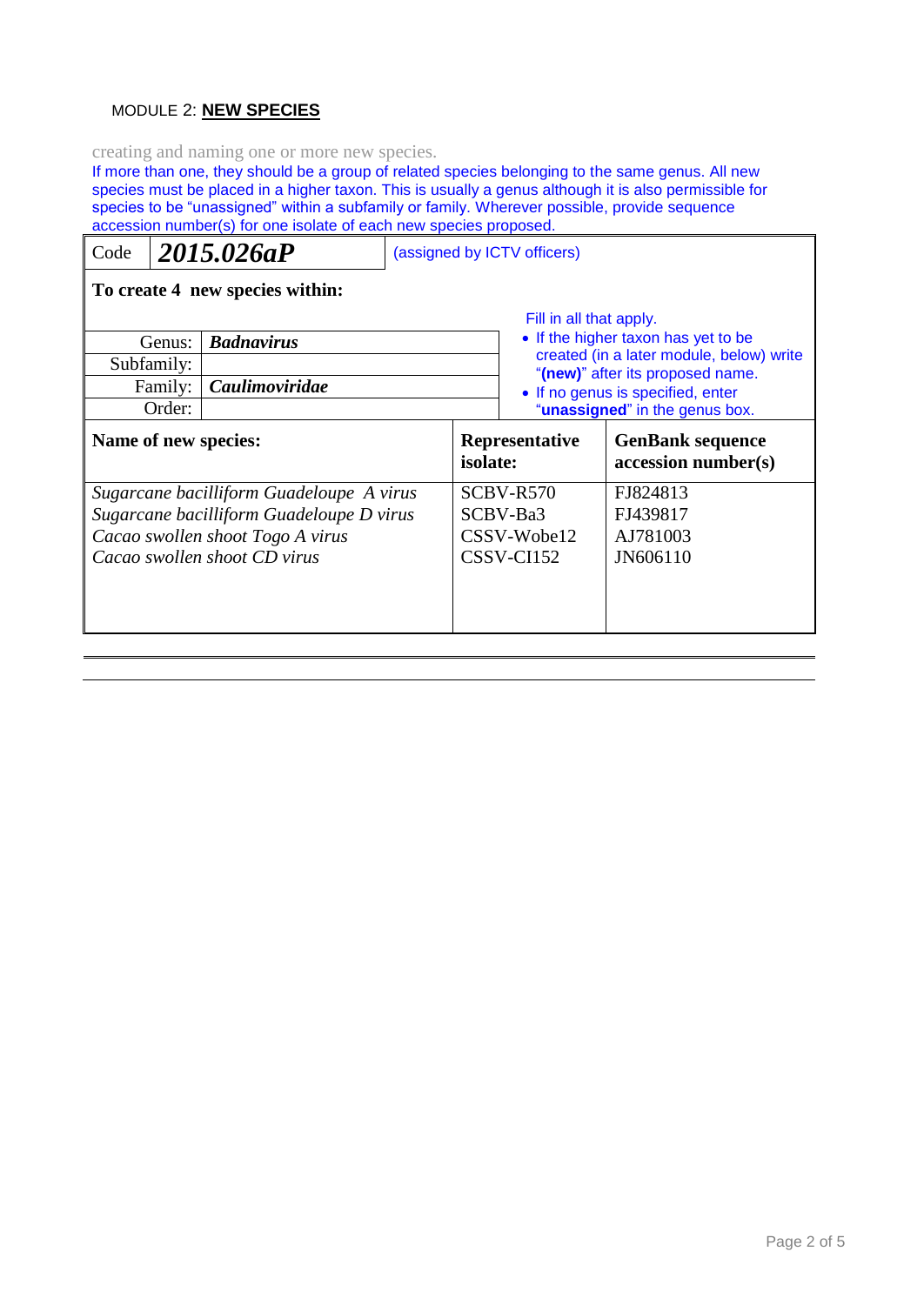# **Reasons to justify the creation and assignment of the new species:**

- Explain how the proposed species differ(s) from all existing species.
	- If species demarcation criteria (see module 3) have previously been defined for the genus, **explain how the new species meet these criteria**.
	- o If criteria for demarcating species need to be defined (because there will now be more than one species in the genus), please state the proposed criteria.
- Further material in support of this proposal may be presented in the Appendix, Module 9

*Sugarcane bacilliform Guadeloupe A virus (SCBGAV)* and *Sugarcane bacilliform Guadeloupe D virus (SCBGDV)* are viruses that infect sugarcane. They were found in Guadeloupe. They should be recognized as new badnavirus species for the following reasons :

- 1. Their genomes are typical of the genus *Badnavirus*, and consist of circular doublestranded DNA molecules of 7.3-7.4 kbp with three open reading frames (ORF). ORFIII encodes a large polyprotein containing movement protein, capsid protein, aspartic protease, reverse transcriptase and RNaseH.
- 2. In phylogenetic analyses, both viruses group within the genus *Badnavirus* and differ by more than 20% in the RT-RH region from previously recognized badnavirus species infecting sugarcane Sugarcane bacilliform Mor virus (SCBMOV) and Sugarcane bacilliform IM virus (SCBIMV) thus being below the 80% nt threshold for demarcation of species. In the RT-RH region, SCBGAV and SCBGDV share 68.2% nucleotide identity; SCBGAV shares 63% nucleotide identity with SCBMOV and 62.2% nucleotide identity with SCBIMV; SCBGDV shares 62% nucleotide identity with SCBMOV and 61.5% nucleotide identity with SCBIMV.
- 3. Both genome sequences have been generated from full length copies of viral genomes amplified by long range PCR performed on total DNA extracted from infected plants, using a Taq DNA polymerase with proofreading activity and a low error rate. There is no evidence of endogenous badnavirus sequence in the genome of sugarcane.

*Cacao swollen shoot Togo A virus (CSSTAV)* and *Cacao swollen shoot CD virus (CSSCDV)* are viruses that infect cacao. They were found in Togo and Côte d'Ivoire, respectively. They should be recognized as new badnavirus species for the following reasons :

- 1. Their genomes are typical of the genus *Badnavirus*, and consist of circular doublestranded DNA molecules of 7.0-7.3 kbp with five open reading frames (ORF). ORFIII encodes a large polyprotein containing movement protein, capsid protein, aspartic protease, reverse transcriptase and RNaseH.
- 2. In phylogenetic analyses, both viruses group within the genus *Badnavirus* and differ by more than 20% in the RT-RH region from previously recognized species Cacao swollen shoot virus thus being below the 80% nt threshold for demarcation of species. In the RT-RH region, CSSTAV (Wobe 12) and CSSCDV (CI152) share 75.2% nucleotide identity. In the RT-RH region, CSSTAV (Wobe 12) and CSSCDV (CI152) share 76.1% and 72% nucleotide identity with CSSV-Agou1, respectively.
- 3. Both genome sequences have been generated from full length copies of viral genomes amplified by long range PCR performed on total DNA extracted from infected plants, using a Taq DNA polymerase with proofreading activity and a low error rate. There is no evidence of endogenous badnavirus sequence in the fully sequenced genome of cacao.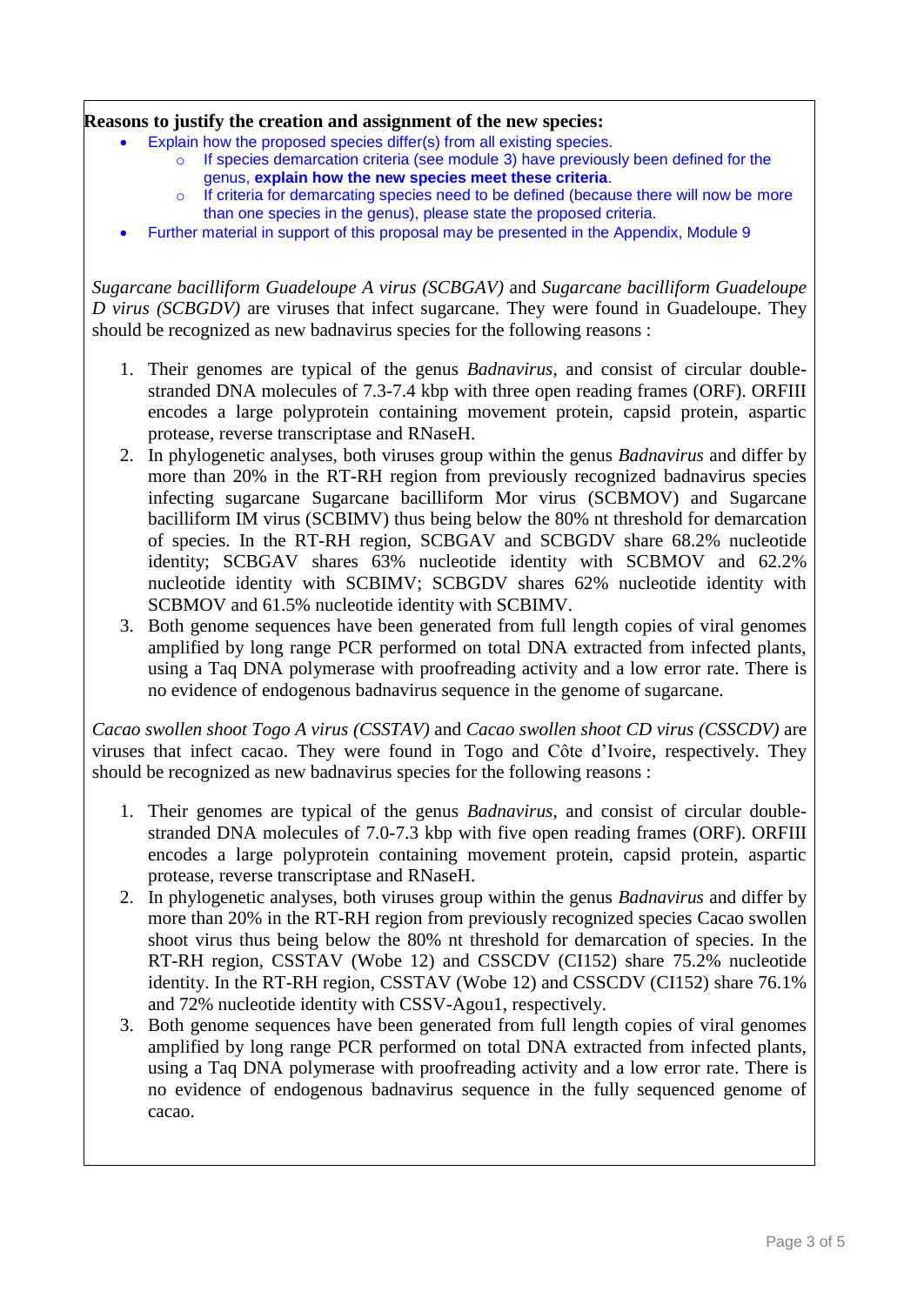## MODULE 9: **APPENDIX**: supporting material

additional material in support of this proposal

#### **References:**

- Kouakou K, Kebe I, Kouassi N, Aké S, Cilas C and Muller E. 2012. Geographical distribution of Cacao swollen shoot virus (CSSV) molecular variability in Côte d'Ivoire. Plant Disease 96: 1445-1450.
- Muller E, Sackey S. 2005. Molecular variability analysis of five new complete Cacao swollen shoot virus genomic sequences. Archives of Virology 150: 53-66.
- Muller E., Dupuy V., Blondin L., Bauffe F., Daugrois J.-H., Laboureau N. and Iskra-Caruana M.-L. 2011. High molecular variability of sugarcane bacilliform viruses in Guadeloupe implying the existence of at least three new species. Virus Research 160: 414-419

#### **Annex**

 $0^{\scriptscriptstyle \dagger}$ 



11.

Maximum likelihood phylogeny of badnaviruses RTase/RNaseH sequences constructed with PhyML software (100 bootstraps repeats, values less than 60% have been excluded). Sequences have been aligned with Muscle algorithm and filtered by the Gblock software to eliminate poorly aligned positions from the multiple alignments. Proposed new virus species infecting sugarcane and cacao are shown in red and green, respectively. Previously approved badnavirus species infecting cacao (*Cacao swollen shoot virus*, CSSV) and sugarcane (*Sugarcane bacilliform IM virus*, SCBIMV) and *Sugarcane bacilliform MO virus*,

**RTBV**